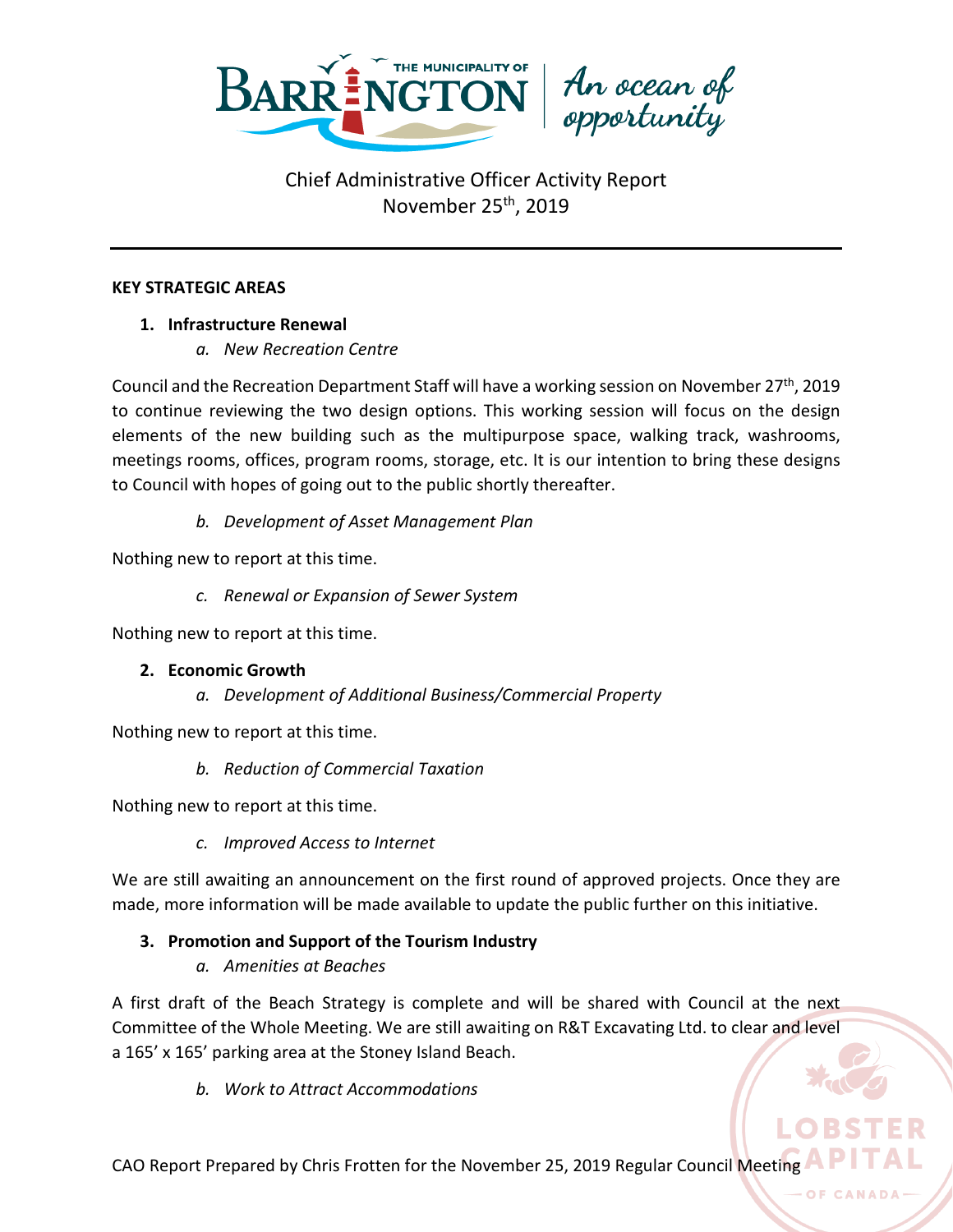

Nothing new to report at this time.

# **4. Provision or Support of Services for Residents of the Municipality**

*a. Continued Work Towards Additional Medical Services (Medical Clinic, Dialysis)*

Nothing new to report at this time.

*b. Develop Water Access Plan (docks, wharves and marinas)*

Nothing new to report at this time.

*c. Improve Active Transportation (sidewalks, trails, boardwalks)*

Nothing new to report at this time.

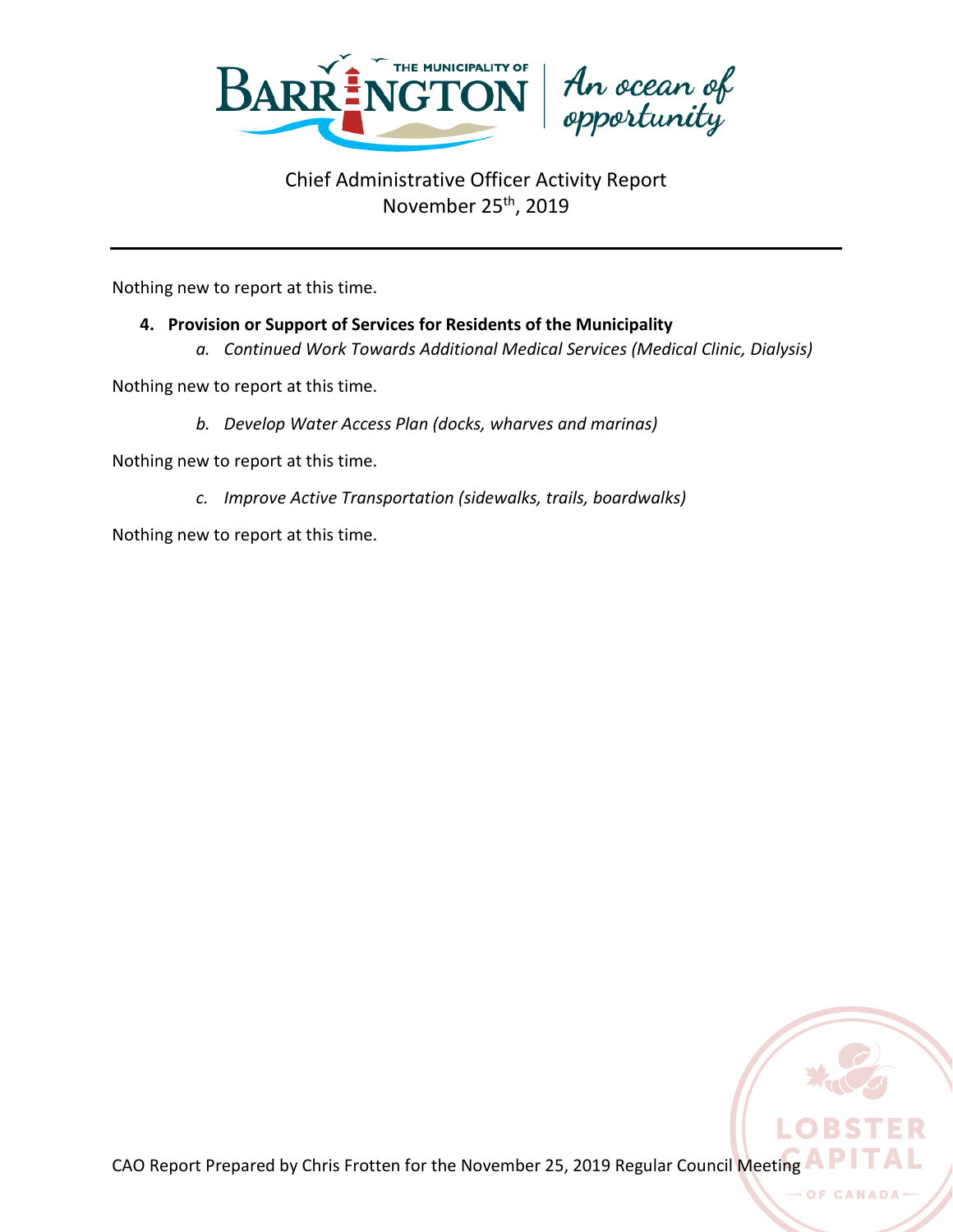

# An ocean of<br>opportunity

# Chief Administrative Officer Activity Report November 25<sup>th</sup>, 2019

## **SUMMARY OF ACTIVITIES OCTOBER 29TH to NOVEMBER 24TH**

## **TOPICS**

## **Christmas at the Causeway**

Christmas at the Causeway got underway last Thursday with the 10<sup>th</sup> anniversary of the lighting of the lobster trap Christmas tree and fireworks. Our unique tree has nearly 200 recycled traps/pots and is illuminated with more than 100 buoys placed by family and friends of Lobster Fishermen & women in memory of those lost at sea, those who have since passed on, as well as those who were, and still today are fishing the waters along our rugged coastline of Nova Scotia. Special thanks to our Property Services crew who construct the tree each year, to Robbie Kenney, Paul Thomas, William Kenney, & Ronnie Crowell for overseeing the fireworks, and to the Recreation Department for organizing a wonderful night.



**Municipal Awareness Week**

Many more events such as the Parade of Lights, Shop Local Promotions, Lighting of the Lens (Seal Island Light Museum), Old Fashioned Christmas Carol Concert Christmas House Tours, Lobster Dip, Christmas Craft Markets and Santa's Visit will take place in the next three weeks. For more information on the events, visit our municipal website or Facebook page.

Municipal Awareness Week 2019 was Nov.  $17<sup>th</sup>$ -23<sup>rd</sup>. The week promotes the importance of municipal government in people's daily lives, and encourages participation in council meetings, public hearings and committees. It also celebrates the dedicated mayors, wardens, councillors and staff who are essential to the effective governance of municipalities.

To participate in celebrating the week, we held a **Website Scavenger Hunt** where we encouraged residents to visit our website to try and find answers to questions, we had a **Social Media Campaign** which published "Did You Know" posts regarding our municipal civic numbering program as well as the new online arena calendar and we launched two contests: a **Photo Contest** in which residents (professional photographer or not) are encouraged to submit photos

LOBST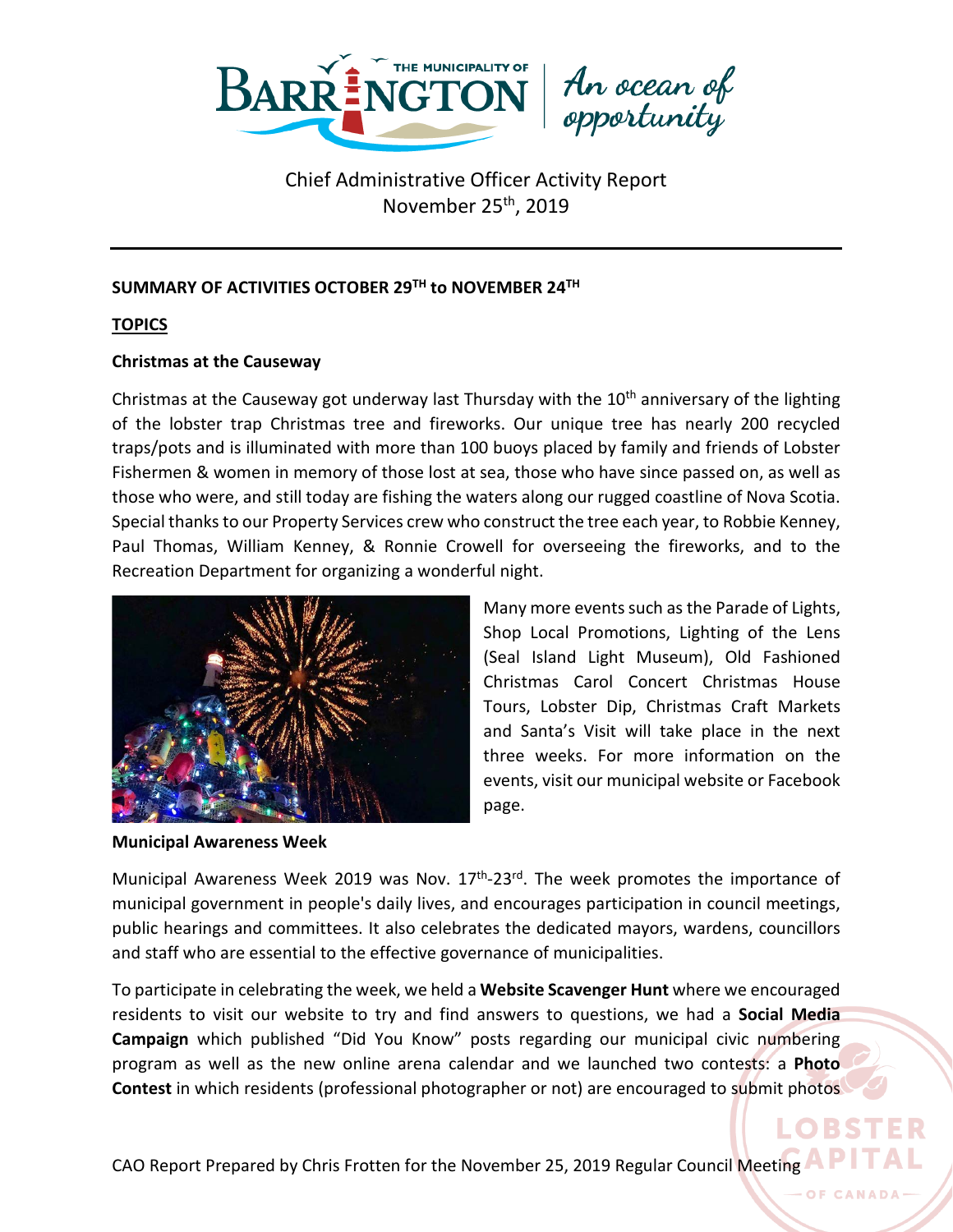

within different categories an a **Council for a Day Contest** open to all Grade 5 students attending a school in the Municipality of Barrington where five winners will be chosen based on their ideas for making the Municipality an even better place to live and will be named Warden and Councillors of the Municipality for the day.

More information on these contests can be found on our municipal website and Facebook page.

#### **Septic System Financing**

On October 16, 2019, the Province announced amendments to the MGA that will allow municipalities to offer loans to homeowners who need to install or replace their septic systems which could be repaid through their property taxes. This would be similar to our PACE and well loan programs that we have currently but would require another by-law to regulate it.

This is positive but does come with some risks that need to be addressed. As per Council's request, we are currently drafting a by-law which would outline clear guidelines and limits and mitigate any risk to the Municipality.

#### **Trash Talk**

Our public engagement program entitled "Trash Talk" is wrapping up this week. We've published a number of social media posts and print ads, have included a section dedicated to garbage in our most recent municipal newsletter and our separation guides have been updated. Finally, from October  $7<sup>th</sup> - 9<sup>th</sup>$ , we held three public engagement meetings in Barrington, Centreville and Woods Harbour, three school presentations and a special session with a senior's group in Woods Harbour.

A report summarizing the feedback, questions and concerns received at our public sessions will be presented to Council in December.

## **Building Permits & By-Law Enforcement**

From October 21<sup>st</sup>, 2019 to November 17<sup>th</sup>, 2019, 14 permits were issued with a total dollar value of \$212,500. We received 2 new subdivisions this past reporting period and have 4 open subdivision files we are presently working on. We received one new by-law complaint that we investigated and closed as there was no justified complaint. One new dangerous and unsightly complaint was received for illegal dumping which leaves us with two open dangerous and unsightly files that we are presently working on.

LORST

CAO Report Prepared by Chris Frotten for the November 25, 2019 Regular Council Meeting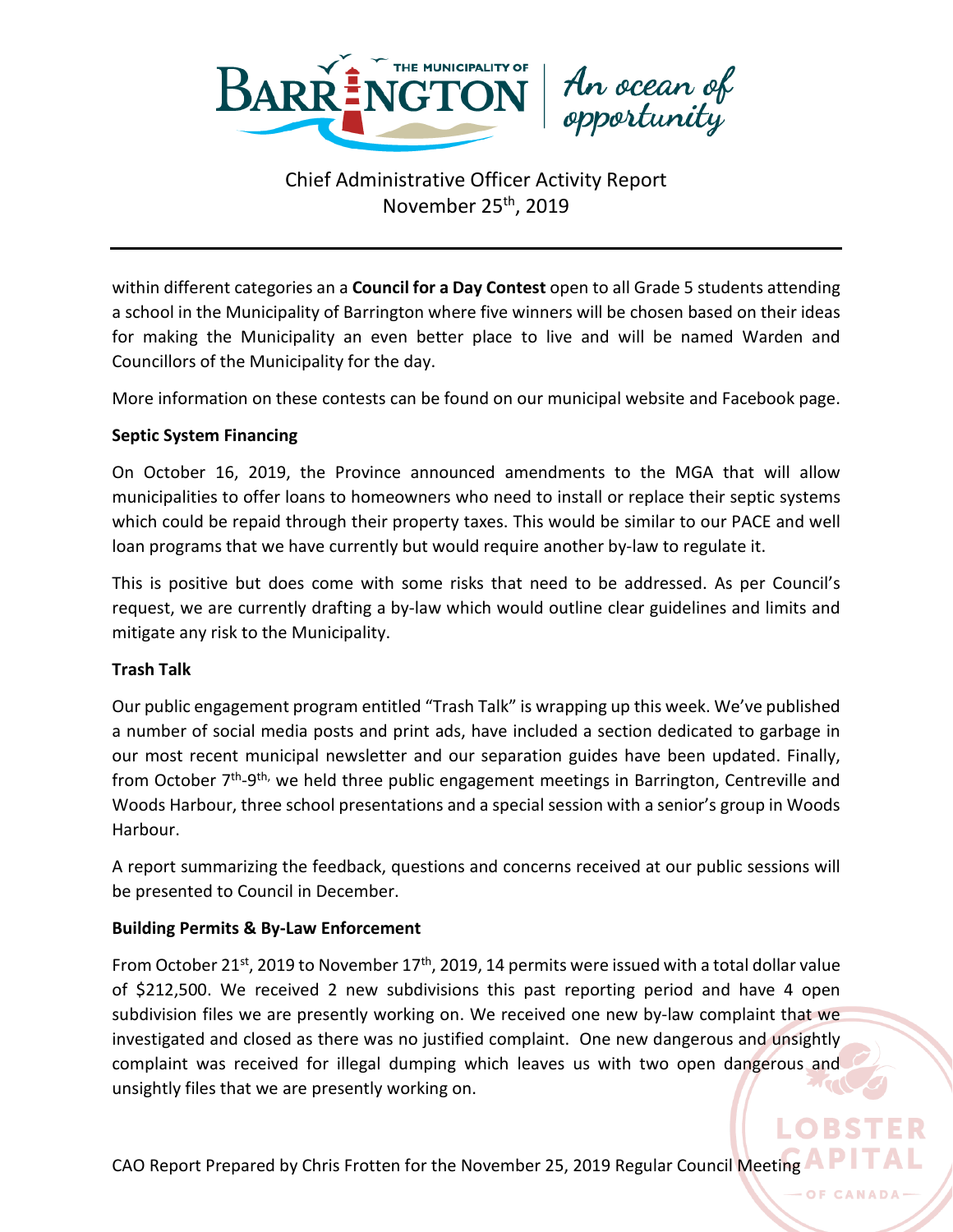

An ocean of<br>opportunity

#### **Fire Services**

Since the recent announcement by the Province that all volunteer firefighters will have to be covered under the Worker's Compensation, no new developments have been announced. We've learned that these changes come into effect on October 20, 2020, therefore we do have some time to prepare. That being said, there are still many unknowns on how it will affect the Municipality and its Fire Departments, but we will consult our departments and provide updates when possible.

One interesting project that Dwayne is working on is a partnership with BMHS to offer a personal development credit for students that join a fire department and go through the required training. Dwayne recently spoke with BMHS principal Cathy Breen regarding the possibility and she has the guidance counsellor gathering information on the protocols to set up this partnership.

Otherwise, Dwayne continues to attend conferences and meetings, host training sessions, organize practices with the help of the training committee and perform monthly inspections of municipal properties. One piece of information that we should be proud of is that following recent training sessions, the Municipality will have close to 90% of firefighters trained to NFPA 1001 standards which is up from 47% in 2012. Here is the data for the month of October:

| <b>BARRINGTON MUNICIPAL FIRE SERVICE</b>       |   |            |               |     |     |       |              |
|------------------------------------------------|---|------------|---------------|-----|-----|-------|--------------|
| <b>EMERGENCY CALLS October</b><br>2019         |   |            |               |     |     |       |              |
| <b>FIRE DEPARTMENT</b>                         |   | Fire   Mut | Auto          | MFR | MVC | Other | <b>TOTAL</b> |
|                                                |   | Aid        | Aid           |     |     |       |              |
| Barrington/Port La Tour FD                     | 2 |            |               | 2   |     |       | 6            |
| Island Barrington Passage FD                   |   |            | 2             |     |     |       | 2            |
| Woods Harbour/Shag Harbour FD                  | 1 |            | $\mathcal{P}$ | 11  |     |       | 14           |
| <b>TOTALS</b>                                  | 3 |            | 4             | 13  | 1   |       | 22           |
| B/PLT - structure fire with est. loss \$10,000 |   |            |               |     |     |       |              |
| $IBP -$                                        |   |            |               |     |     |       |              |
| WH/SH-                                         |   |            |               |     |     |       |              |
|                                                |   |            |               |     |     |       |              |
|                                                |   |            |               |     |     |       |              |

CAO Report Prepared by Chris Frotten for the November 25, 2019 Regular Council Meeting